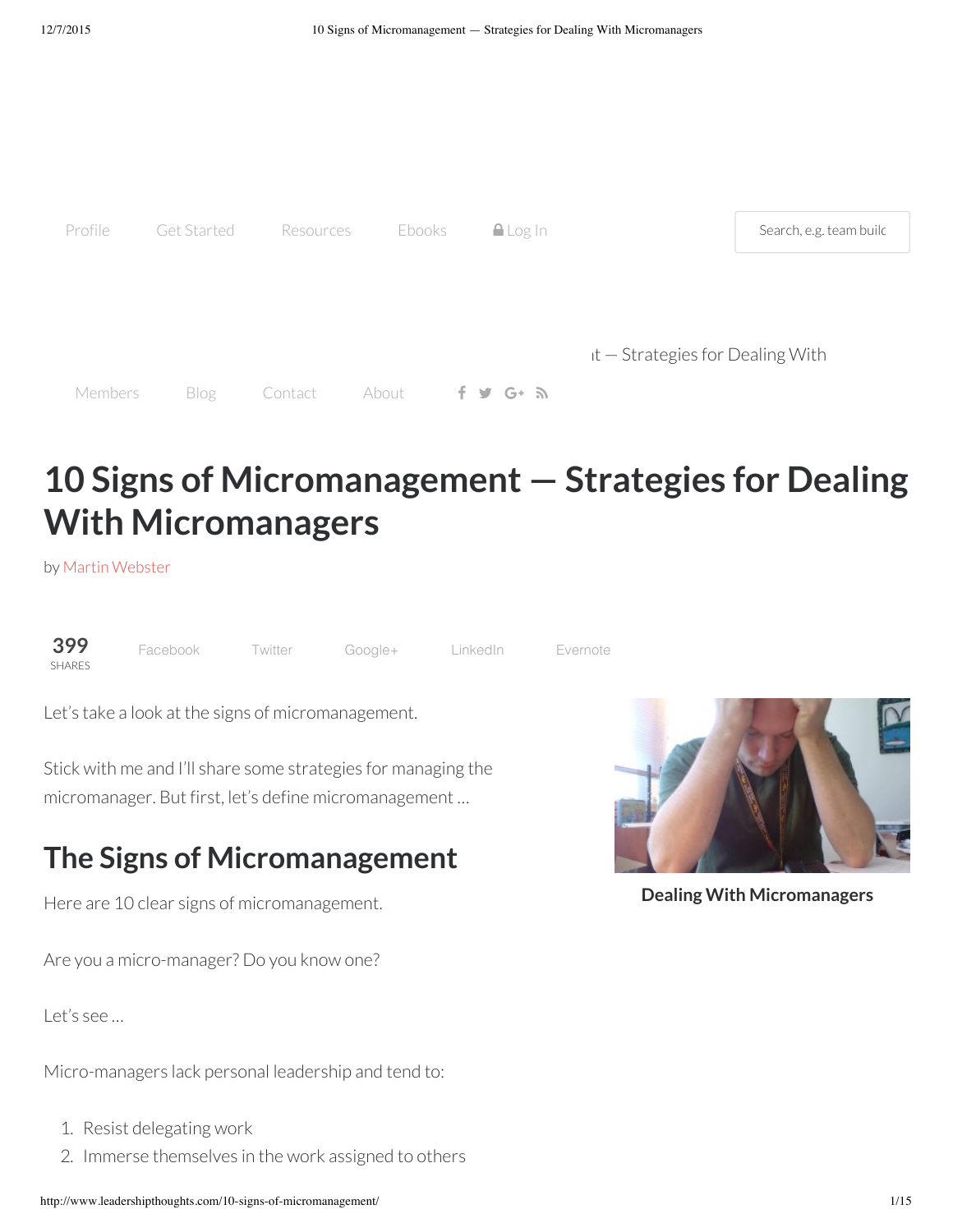- 3. Look at the detail instead of the big picture  $11$
- 4. Discourage others from making decisions
- 5. Get involved in the work of others without consulting them
- 6. Monitor what's least important and expect regular reports on miscellany
- 7. Push aside the experience and knowledge of colleagues
- 8. Loose loyalty and commitment
- 9. Focus on the wrong priorities
- 10. Have a de-motivated team

### **Micromanagement is Mismanagement**

Micro-managers are bad news for business and bad news for employees. They dis-empower staff, stifle opportunity and innovation, and give rise to poor performance.  $2$ 

### **Micromanagementis just plain bad management**.

If you believe your team can't be trusted and can't do a proper job it won't be long before they believe you! Micromanagement is a sure way to ensure your team won't reach its full potential.

# **Coping With Micromanagers**

 $\lq\lq$  Surround yourself with the best people you can find, delegate authority, and don't interfere as long as the policy you've decided upon is being carried out. – Ronald Reagan <sup>4</sup>

So, how do you cope with a micromanager?

Changing their behaviour isn't easy but it is possible in time and with great patience and resilience!

Here's my advice …

### **1. Assess your behaviour**

Are you doing anything that could give your manager cause for concern? Are you giving the job your full attention?

Perhaps your manager is a stickler for good timekeeping and you take a more relaxed approach. Try and match up to their values and beliefs.

### **2. Understand your manager**

Learn to see things from their point of view.